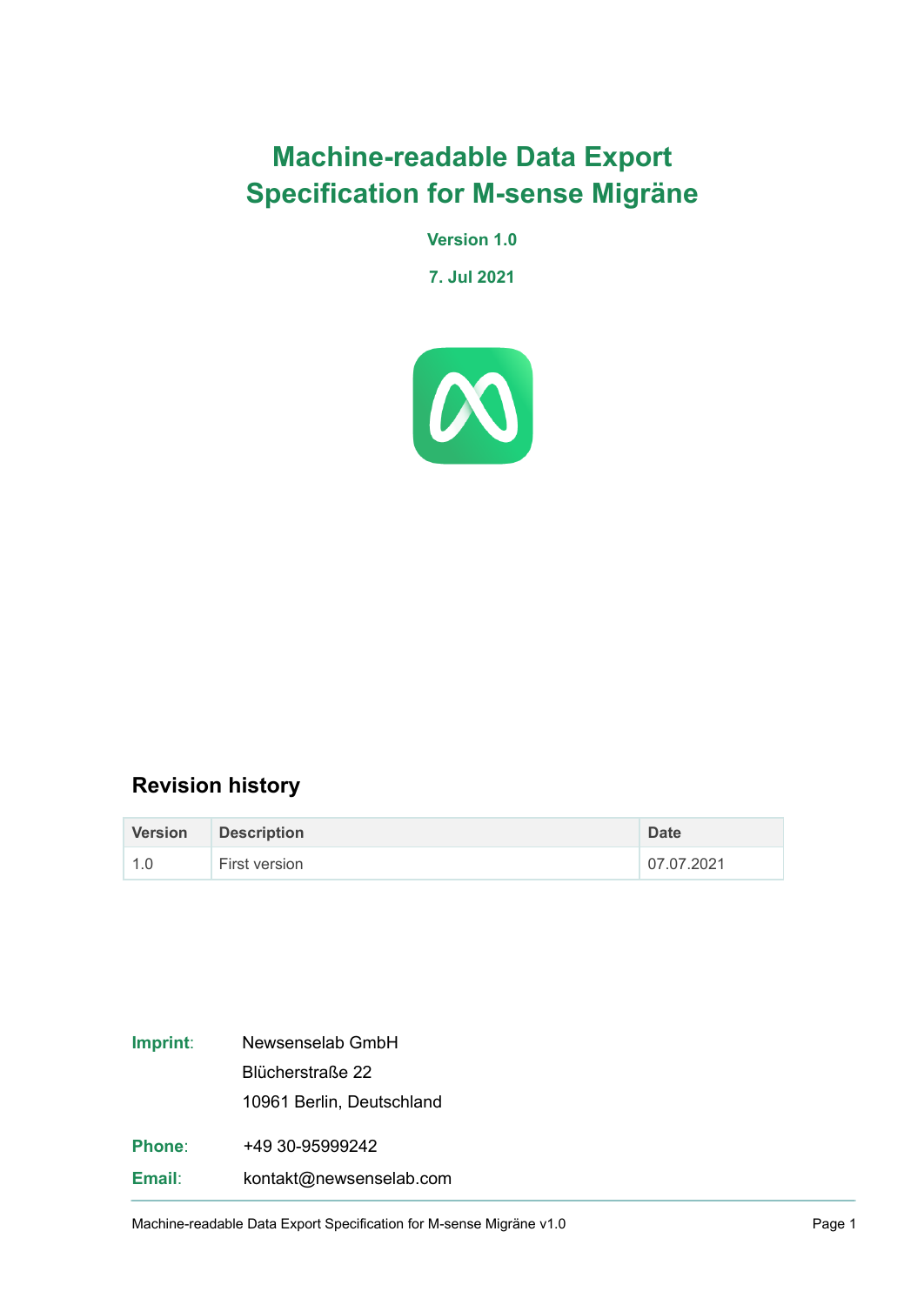# **Table of contents**

| 1 Introduction                                                 |   |
|----------------------------------------------------------------|---|
| 1.1 Scope of this document and interoperability standards used | 3 |
| 1.2 Target audience                                            | 3 |
| 1.3 Purpose of the data export                                 | 3 |
| 2 Data Export                                                  |   |
| 2.1 Export specification                                       | 3 |
| 2.2 Example data export                                        | 4 |
|                                                                |   |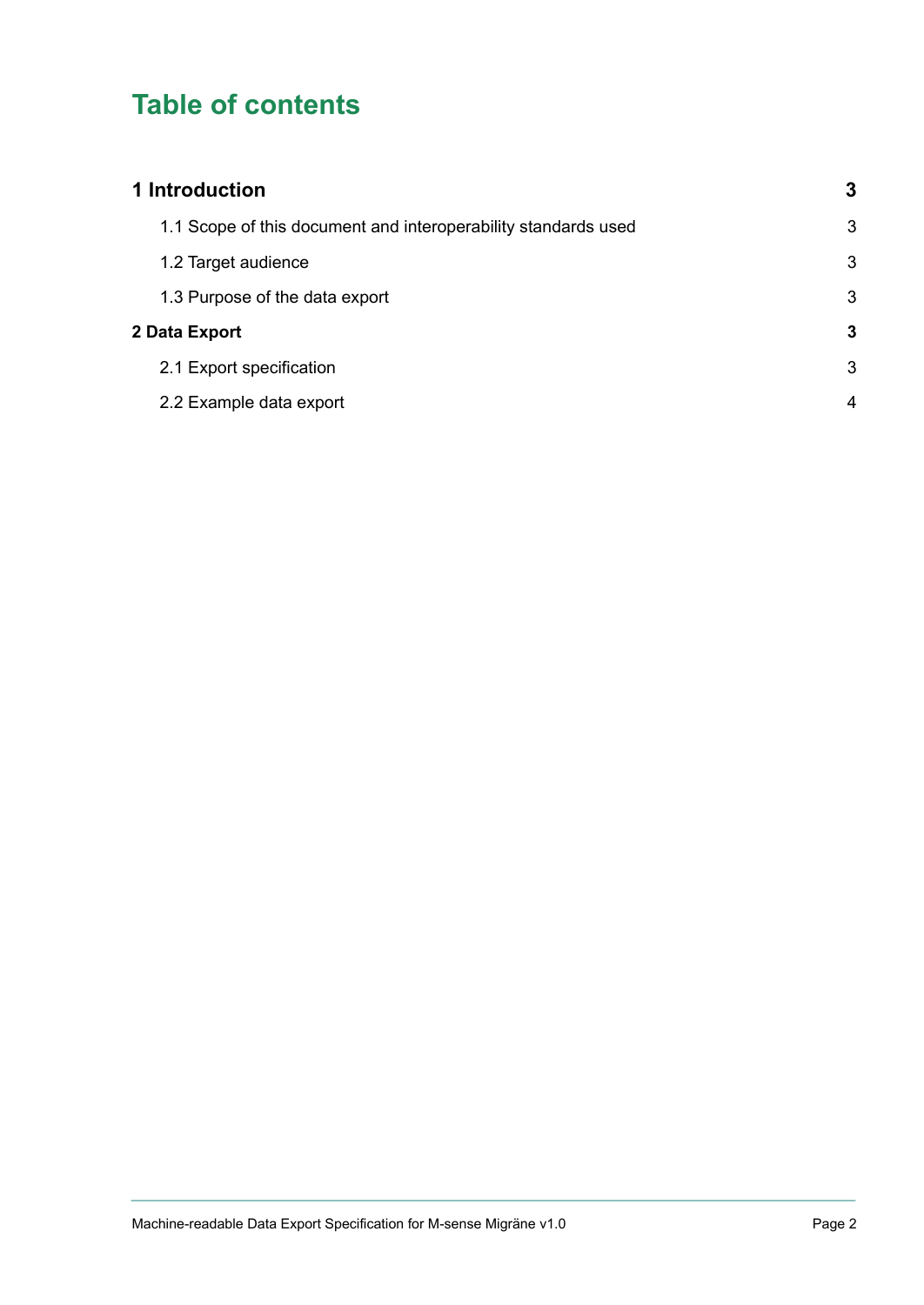## <span id="page-2-0"></span>**1 Introduction**

#### <span id="page-2-1"></span>**1.1 Scope of this document and interoperability standards used**

This document describes the interoperable data export of the DiGA M-sense Migräne. It is based on the FHIR<sup>1</sup> standard published by HL7, more specifically the FHIR Specification v4.0.1: R4 without custom profiles or extensions. The  $FHIR^{\circ}$  data export is done in the non-proprietary JSON (JavaScript Object Notation) standard <sup>2</sup> and encoded in the ISO 10646 (Unicode 3 ) *UTF-8* format. Please note that this document does not constitute an implementation guide for FHIR.

#### <span id="page-2-2"></span>**1.2 Target audience**

This document is aimed at the various stakeholders in the public health sector (regulators, manufacturers, physicians and patients).

#### <span id="page-2-3"></span>**1.3 Purpose of the data export**

The purpose of the data export is to provide the patient's data in an interoperable and internationally recognized standard format to enable the patient to have the captured data processed by others in the healthcare system. Please note that the focus of the data export lies on machine readability, not human readability.

The *DiGA Leitfaden* states that digital health applications should communicate with other services and thus be integrated into the national e-health infrastructure. The possibility of machine-readable data transfers should enable added value in patient care<sup>4</sup>.

## <span id="page-2-4"></span>**2 Data Export**

#### <span id="page-2-5"></span>**2.1 Export specification**

The settings view of the M-sense Migräne app contains an option that allows the user to export the entered data. The data will then be exported as a FHIR bundle file (in JSON format) as seen exemplary in the table in section 2.2 [Example](#page-3-0) data export.

*<sup>1</sup>FHIR® is the registered trademark of HL7 and is used with the permission of HL7. The Flame Design mark is the registered trademark of HL7 and is used with the* permission of HL7.

<sup>&</sup>lt;sup>2</sup>The specification can be found here: <https://www.json.org/json-en.html>

<sup>&</sup>lt;sup>3</sup>See <https://home.unicode.org/>

<sup>4</sup>https://www.bfarm.de/SharedDocs/Downloads/DE/Service/Beratungsverfahren/DiGA-Leitfaden.pdf?\_\_blob=publicati onFile&v=1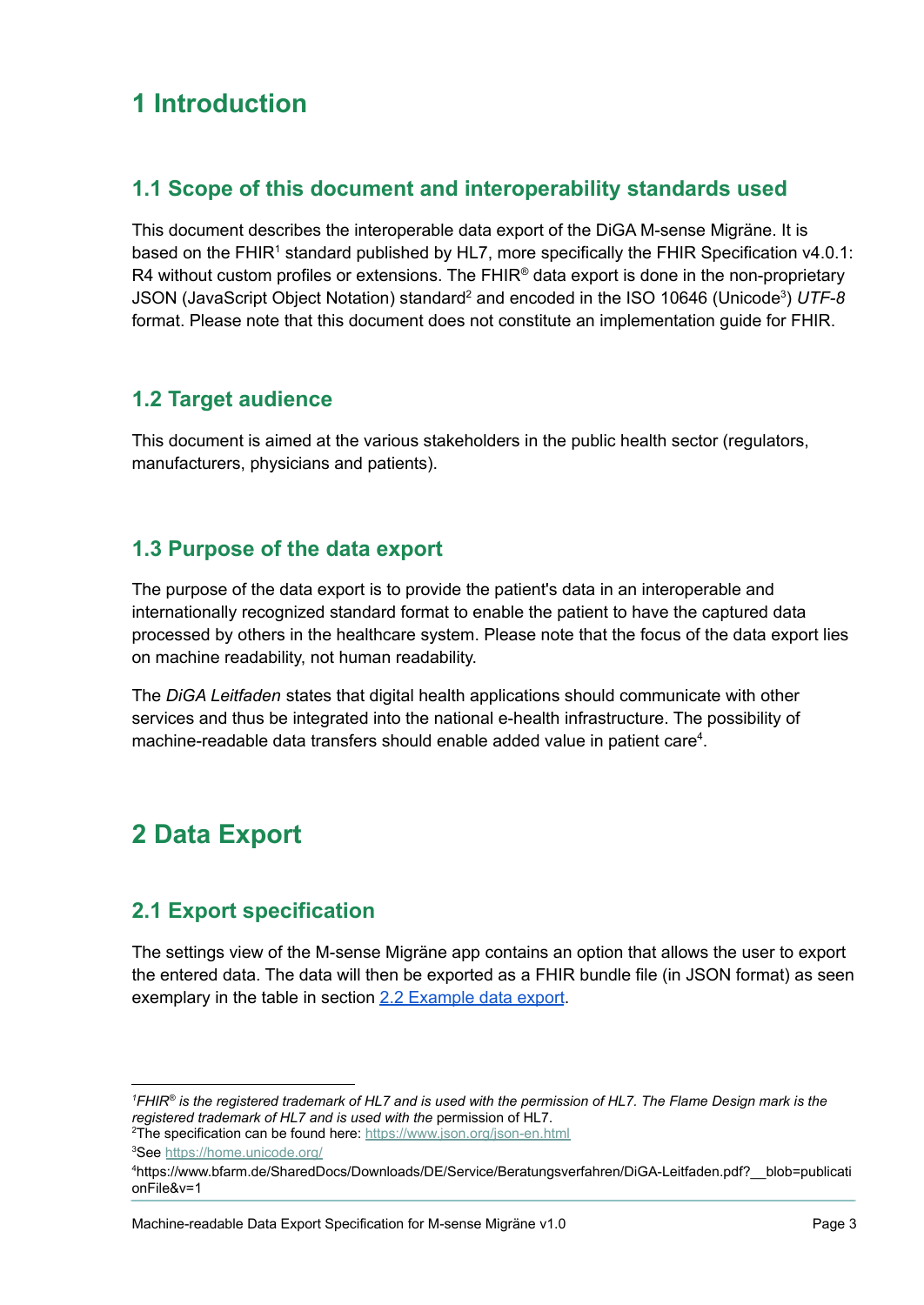The Bundle element allows to form a collection of self-contained data being packed inside the exported document. The bundled document then starts with the core elements representing the patient data.

The bundle contains a data entry structured according to the FHIR Patient resource that includes information on the data subject. Each patient is assigned a unique identifier (UUID) that is generated by the system. It also includes the nickname as a human readable identifier as well as the provided email that is used for the M-sense user account. Furthermore, the user's gender is included as well. For data economy reasons we do not ask for the exact date of birth in the app, so no other identifiable information is added here.

Data entered by the user is represented as FHIR Observation resources. Entries there are categorized as Survey data based on HL7's Observation category code<sup>5</sup>. The entries there differ depending on the respective diary survey in the app. If possible, they are identified via the associated LOINC<sup>6</sup> code (e.g. 8990-4 for fluid intake per day, or 95606-0 for the stress level per day). Where no matching LOINC code is available, the generic LOINC code for patient reported outcomes is used and a text description is provided for additional interpretation about the context and its values.

An exemplary dataset is found in section 2.2 [Example](#page-3-0) data export.

| <b>FHIR resource</b> | <b>Type</b> | <b>Cardinality</b> | <b>Description</b>                                                                                                                               |
|----------------------|-------------|--------------------|--------------------------------------------------------------------------------------------------------------------------------------------------|
| <b>Bundle</b>        | collection  | 1.1                | A bundle is a unique resource<br>that can be used to store a<br>collection of other resources.                                                   |
| Patient              | subject     | 1.1                | Base resource that is used to<br>store patient's contact data such<br>as self-reported username and<br>email address.                            |
| Observation          | survey      | 0.7                | Entries consisting of patient<br>reported outcomes with scores<br>calculated by the system based<br>on responses to diary surveys in<br>the app. |

### <span id="page-3-0"></span>**2.2 Example data export**

```
{
 "resourceType": "Bundle",
 "identifier": {
      "use": "official",
      "value": "1cf0a65a-de9e-11eb-af38-03a59af5d253",
      "period": {
      "start": "2020-07-07T12:00:00.000000Z",
      "end": "2021-07-07T15:30:00.000000Z"
```
<sup>5</sup> <https://www.hl7.org/fhir/observation.html>

```
https://loinc.org
```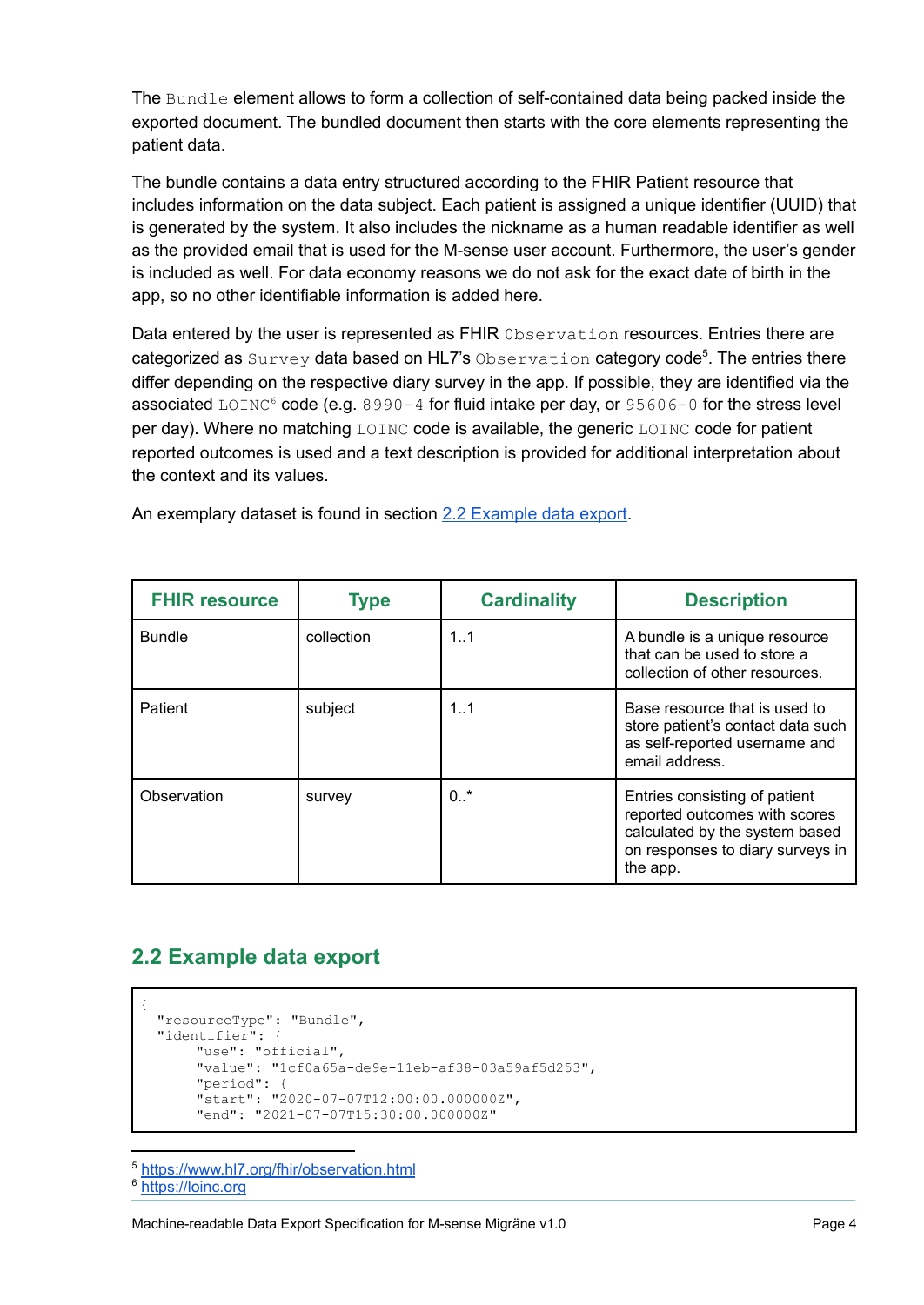```
}
},
"type": "collection",
"timestamp": "2021-07-07T15:30:00.000000Z",
"entry": [
     {
     "fullUrl": "52c75fe3-ee22-45ce-b9a8-338d1551ca1a",
     "resource": {
    "resourceType": "Patient",
    "id": "52c75fe3-ee22-45ce-b9a8-338d1551ca1a",
    "language": "de",
     "name": [
     {
            "use": "nickname",
           "text": "Clara"
     }
    \frac{1}{2},
     "telecom": [
     {
            "system": "email",
           "value": "example@email.com"
     }
     ],
     "gender": "female"
     }
    },
     {
    "fullUrl": "92363989238923632984",
    "resource": {
    "resourceType": "Observation",
    "id": "92363989238923632984",
     "category": [
     {
            "coding": [
            {
            "system": "http://terminology.hl7.org/CodeSystem/observation-category",
           "code": "survey"
            }
            ]
     }
     ],
    "code": {
    "coding": [
            {
            "system": "http://loinc.org",
            "code": "8990-4"
            }
     \frac{1}{2},
     "text": "Wie viel hast du getrunken?"
     },
    "status": "final",
    "subject": {
    "reference": "Patient/52c75fe3-ee22-45ce-b9a8-338d1551ca1a"
    },
    "effectivePeriod": {
     "start": "2020-07-05T00:00:00.000000Z",
    "end": "2020-07-05T23:59:59.999999Z"
     },
    "valueInteger": 1200
     }
     },
     {
     "fullUrl": "92363989238923632931",
    "resource": {
    "resourceType": "Observation",
     "id": "92363989238923632931",
     "category": [
     {
```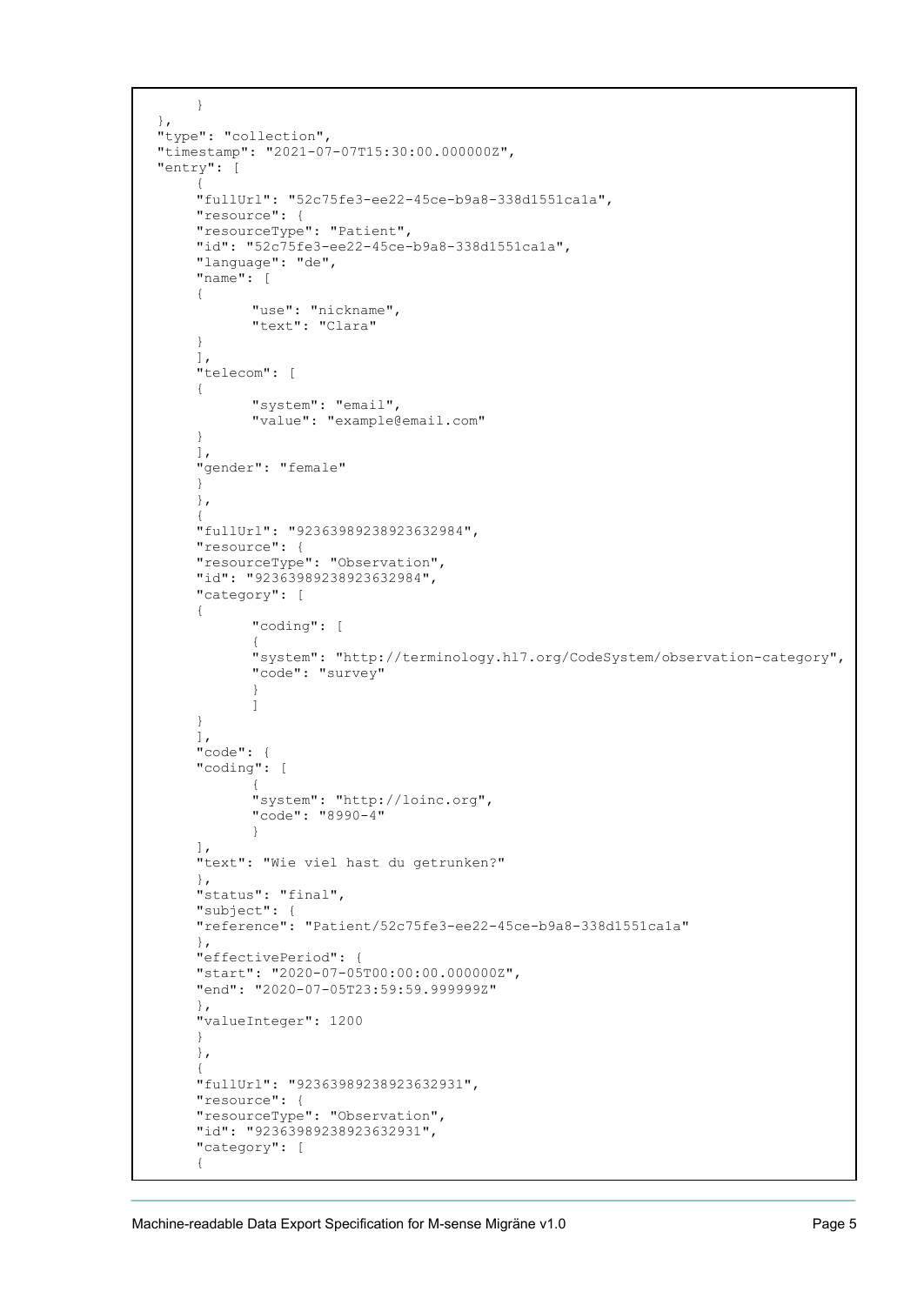```
"coding": [
       {
       "system": "http://terminology.hl7.org/CodeSystem/observation-category",
       "code": "survey"
       }
       ]
}
],
"code": {
"coding": [
       {
       "system": "http://loinc.org",
       "code": "95606-0"
       }
],
"text": "Wie gestresst warst du?"
},
"status": "final",
"subject": {
"reference": "Patient/52c75fe3-ee22-45ce-b9a8-338d1551ca1a"
},
"effectivePeriod": {
"start": "2020-07-06T00:00:00.000000Z",
"end": "2020-07-06T23:59:59.999999Z"
},
"valueInteger": 5
}
},
{
"fullUrl": "92363989238923632947",
"resource": {
"resourceType": "Observation",
"id": "92363989238923632947",
"category": [
{
       "coding": [
       {
       "system": "http://terminology.hl7.org/CodeSystem/observation-category",
       "code": "survey"
       }
       ]
}
],
"code": {
"coding": [
       {
       "system": "http://loinc.org",
       "code": "89196-0"
       }
\frac{1}{2},
"text": "Wie war dein Energielevel?"
},
"status": "final",
"subject": {
"reference": "Patient/52c75fe3-ee22-45ce-b9a8-338d1551ca1a"
},
"effectivePeriod": {
"start": "2020-07-06T00:00:00.000000Z",
"end": "2020-07-06T23:59:59.000000Z"
},
"valueInteger": 6,
"interpretation": [
{
       "coding": [
       {
       "system": "http://loinc.org",
       "code": "89193-7"
       }
```